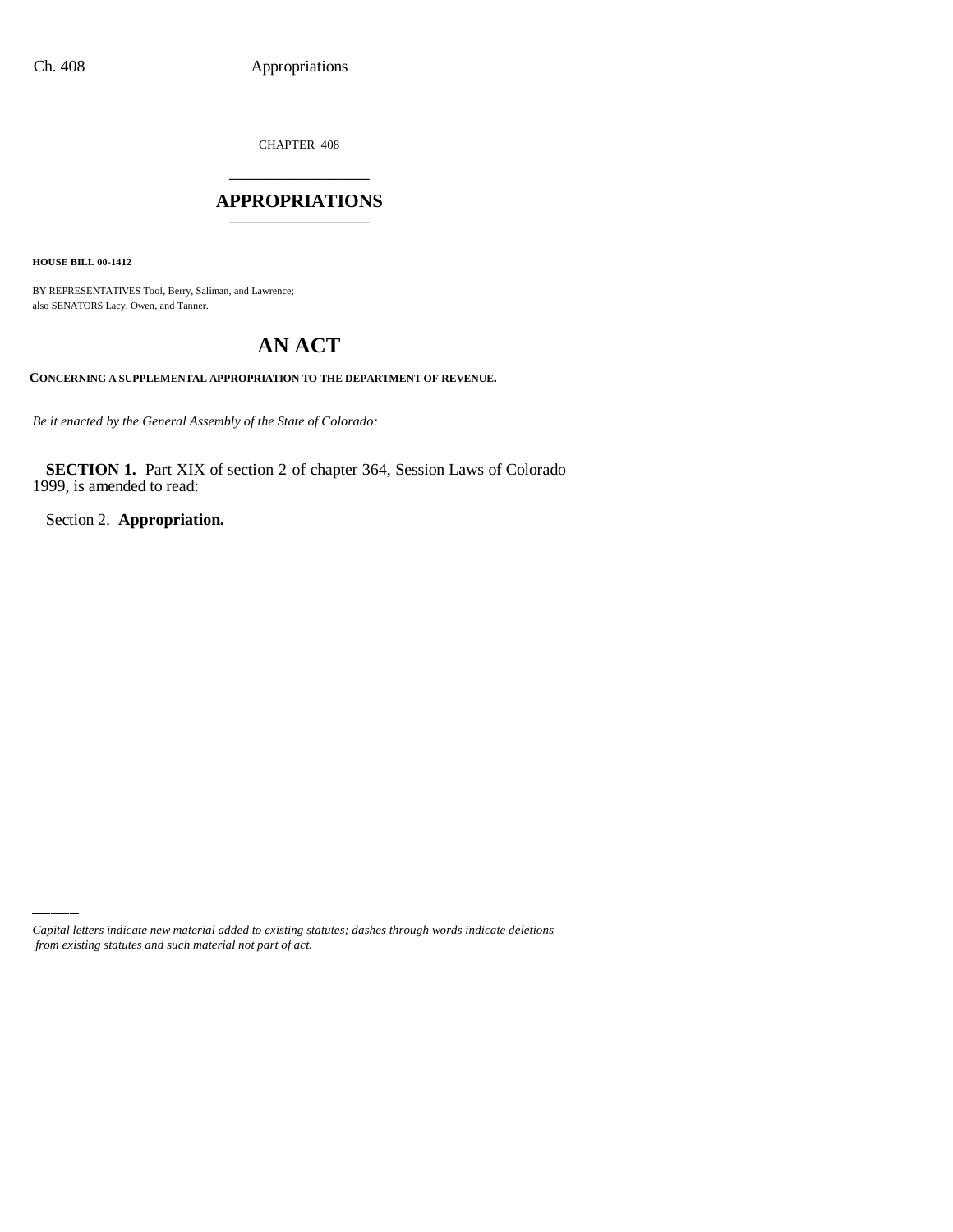$\overline{\phantom{0}}$ 

|                                 |                   |              |                       |                | APPROPRIATION FROM |               |                |
|---------------------------------|-------------------|--------------|-----------------------|----------------|--------------------|---------------|----------------|
|                                 |                   |              |                       | <b>GENERAL</b> |                    | <b>CASH</b>   |                |
|                                 | <b>ITEM &amp;</b> |              | <b>GENERAL</b>        | <b>FUND</b>    | CASH               | <b>FUNDS</b>  | <b>FEDERAL</b> |
|                                 | <b>SUBTOTAL</b>   | <b>TOTAL</b> | <b>FUND</b>           | <b>EXEMPT</b>  | <b>FUNDS</b>       | <b>EXEMPT</b> | <b>FUNDS</b>   |
|                                 | \$<br>\$          |              | \$                    | \$             | \$                 | \$            | \$             |
|                                 |                   |              | <b>PART XIX</b>       |                |                    |               |                |
|                                 |                   |              | DEPARTMENT OF REVENUE |                |                    |               |                |
| (1) EXECUTIVE DIRECTOR'S OFFICE |                   |              |                       |                |                    |               |                |
| Personal Services and           |                   |              |                       |                |                    |               |                |
| <b>Operating Expenses</b>       | 5,568,728         |              |                       |                |                    |               |                |
|                                 | 5,326,875         |              |                       |                |                    |               |                |
|                                 | $(83.3$ FTE $)$   |              |                       |                |                    |               |                |
|                                 | $(79.8$ FTE)      |              |                       |                |                    |               |                |
| Health, Life, and Dental        | 2,714,636         |              |                       |                |                    |               |                |
| Short-term Disability           | 125,534           |              |                       |                |                    |               |                |
| Salary Survey, Anniversary      |                   |              |                       |                |                    |               |                |
| Increases, and Shift            |                   |              |                       |                |                    |               |                |
| Differential                    | 2,947,907         |              |                       |                |                    |               |                |
| Workers' Compensation           | 644,646           |              |                       |                |                    |               |                |
| Legal Services for 9,523        |                   |              |                       |                |                    |               |                |
| hours                           | 503,481           |              |                       |                |                    |               |                |
| Payment to Risk Management      |                   |              |                       |                |                    |               |                |
| and Property Funds              | 192,862           |              |                       |                |                    |               |                |
| <b>Vehicle Lease Payments</b>   | 453,687           |              |                       |                |                    |               |                |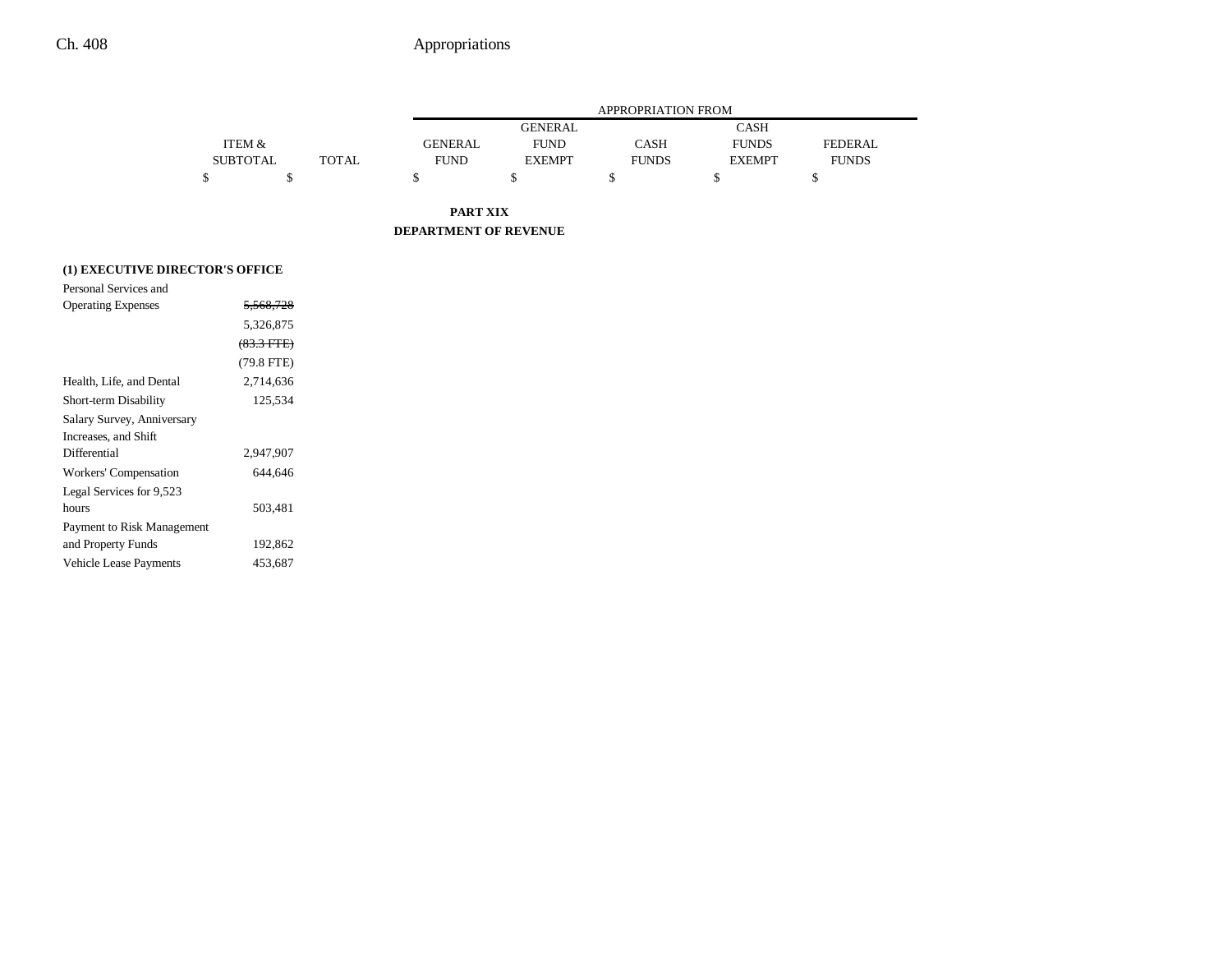| <b>ADP</b> Capital Outlay     | 1,828,949 |            |            |                      |                        |
|-------------------------------|-----------|------------|------------|----------------------|------------------------|
| <b>Leased Space</b>           | 1,717,215 |            |            |                      |                        |
| Capitol Complex Leased        |           |            |            |                      |                        |
| Space                         | 757,265   |            |            |                      |                        |
| Lease Purchase -- 1881 Pierce |           |            |            |                      |                        |
| <b>Street</b>                 | 795,943   |            |            |                      |                        |
| <b>Utilities</b>              | 322,093   |            |            |                      |                        |
|                               | 319,610   |            |            |                      |                        |
| <b>Information Technology</b> |           |            |            |                      |                        |
| <b>Asset Maintenance</b>      | 509,139   |            |            |                      |                        |
|                               |           | 19,082,085 | 12,628,828 | 955,429 <sup>a</sup> | 5,497,828 <sup>b</sup> |
|                               |           | 18,837,749 | 12,409,074 |                      | 5,473,246 <sup>b</sup> |

a Of this amount, \$235,335(T) shall be from the State Lottery Fund for indirect cost recoveries, \$155,452 shall be from the Auto Dealers License Fund, of which \$65,639 is for indirect cost recoveries, \$91,519 shall be from the Liquor Enforcement Cash Fund, of which \$54,038 is for indirect cost recoveries, and \$473,123 shall be from various sources of cash.

<sup>b</sup> Of this amount, \$953,957 \$951,474 shall be from the Highway Users Tax Fund for the Ports of Entry in the Motor Carrier Services Division, \$555,820 shall be from the Distributive Data Processing Account, of which \$218,136 is for indirect cost recoveries, \$436,850(T) \$414,751(T) shall be from the Limited Gaming Fund, of which  $$230,704$208,605$  is for indirect cost recoveries, \$418,358 shall be from the Drivers License Revocation Account for indirect cost recoveries, \$96,186 shall be from the Automotive Inspection and Readjustment Account, of which \$46,683 is for indirect costs recoveries, and \$3,036,657 shall be from various sources of exempt cash funds.

### **(2) CASH AND DOCUMENT PROCESSING DIVISION242**

| 10,369,055            |  |
|-----------------------|--|
| $(146.4$ FTE)         |  |
| Lease Purchase--Phone |  |
| 77,714<br>System      |  |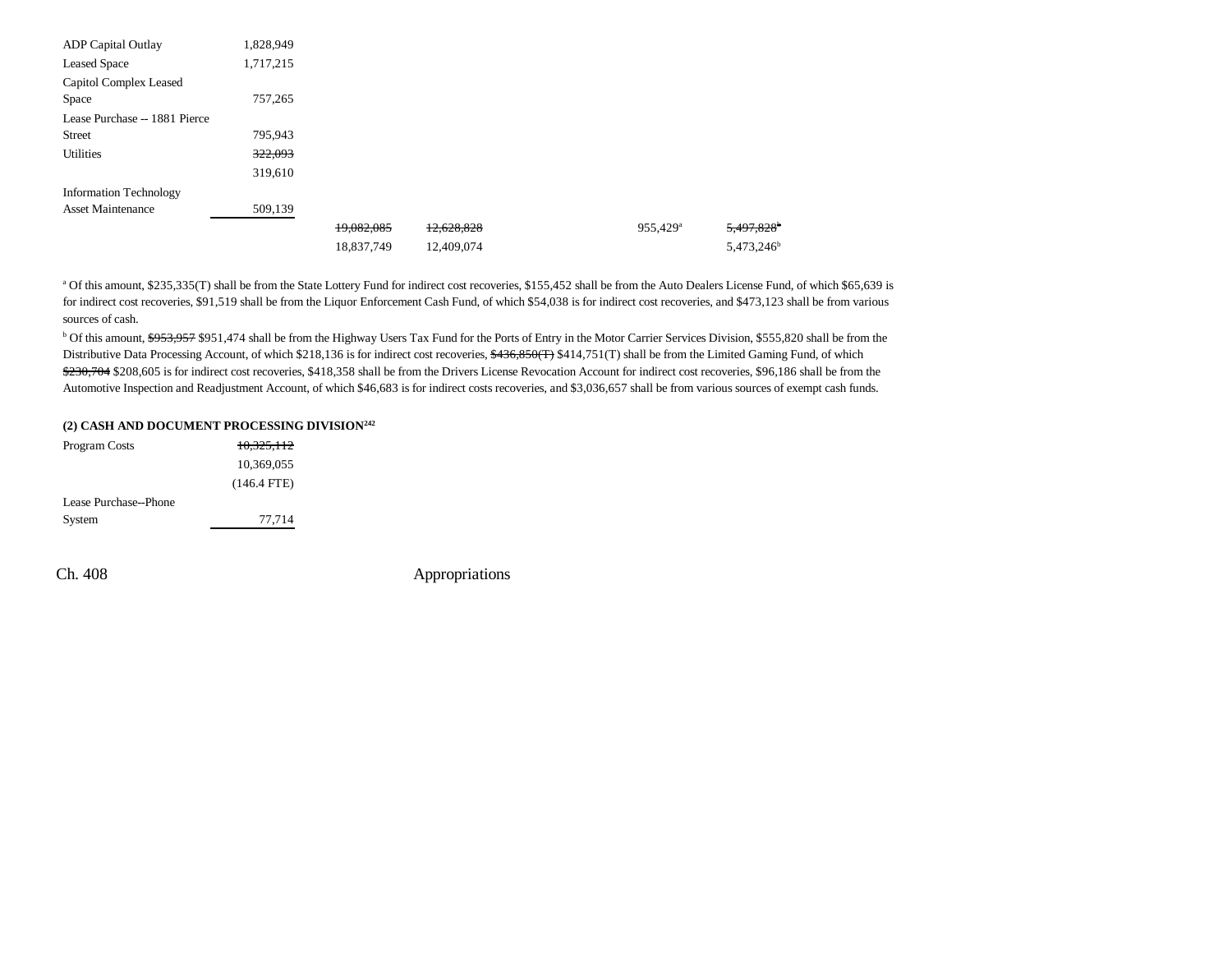|                           |   |            |                               | <b>APPROPRIATION FROM</b>    |                             |                               |                                |  |  |  |  |
|---------------------------|---|------------|-------------------------------|------------------------------|-----------------------------|-------------------------------|--------------------------------|--|--|--|--|
|                           |   |            |                               | <b>GENERAL</b>               |                             | <b>CASH</b>                   |                                |  |  |  |  |
| ITEM &<br><b>SUBTOTAL</b> |   | TOTAL      | <b>GENERAL</b><br><b>FUND</b> | <b>FUND</b><br><b>EXEMPT</b> | <b>CASH</b><br><b>FUNDS</b> | <b>FUNDS</b><br><b>EXEMPT</b> | <b>FEDERAL</b><br><b>FUNDS</b> |  |  |  |  |
| \$                        | Φ |            | \$                            | \$                           | \$                          | \$                            | \$                             |  |  |  |  |
|                           |   |            |                               |                              |                             |                               |                                |  |  |  |  |
|                           |   | 10,402,826 | 9,242,793                     |                              | $320,255^{\circ}$           | 839,778 <sup>b</sup>          |                                |  |  |  |  |
|                           |   | 10,446,769 | 9,253,681                     |                              |                             | 872,833 <sup>b</sup>          |                                |  |  |  |  |

<sup>a</sup> Of this amount, \$159,135 shall be from the Trade Name Registration Fund for indirect cost recoveries, \$112,087 shall be from the Auto Dealers License Fund for indirect cost recoveries, \$26,622 shall be from the Aviation Fund for indirect cost recoveries, \$21,236 shall be from the Liquor Enforcement Cash Fund for indirect cost recoveries, and \$1,175 shall be from the Tax Lien Certification Fund for indirect cost recoveries.

<sup>b</sup> Of this amount, \$650,108 \$694,051 shall be from the Distributive Data Processing Account for indirect cost recoveries, \$94,363(T) \$83,475(T) shall be from the Limited Gaming Fund for indirect cost recoveries, \$36,016 shall be from the Automotive Inspection and Readjustment Account for indirect cost recoveries, \$30,562 shall be from the Drivers License Revocation Account for indirect cost recoveries, and \$28,729 shall be from the Highway Users Tax Fund for indirect cost recoveries.

### **(3) INFORMATION TECHNOLOGY DIVISION243, 244**

| Program Costs      | 7,878,368      |             |           |                       |                      |
|--------------------|----------------|-------------|-----------|-----------------------|----------------------|
|                    | 7,847,891      |             |           |                       |                      |
|                    | $(91.7 + FFE)$ |             |           |                       |                      |
|                    | $(91.1$ FTE)   |             |           |                       |                      |
| Year 2000 Projects | 463,207        |             |           |                       |                      |
|                    |                | 8, 341, 575 | 7,941,012 | $36,570$ <sup>a</sup> | 363,993 <sup>b</sup> |
|                    |                | 8,311,098   | 7,910,535 |                       |                      |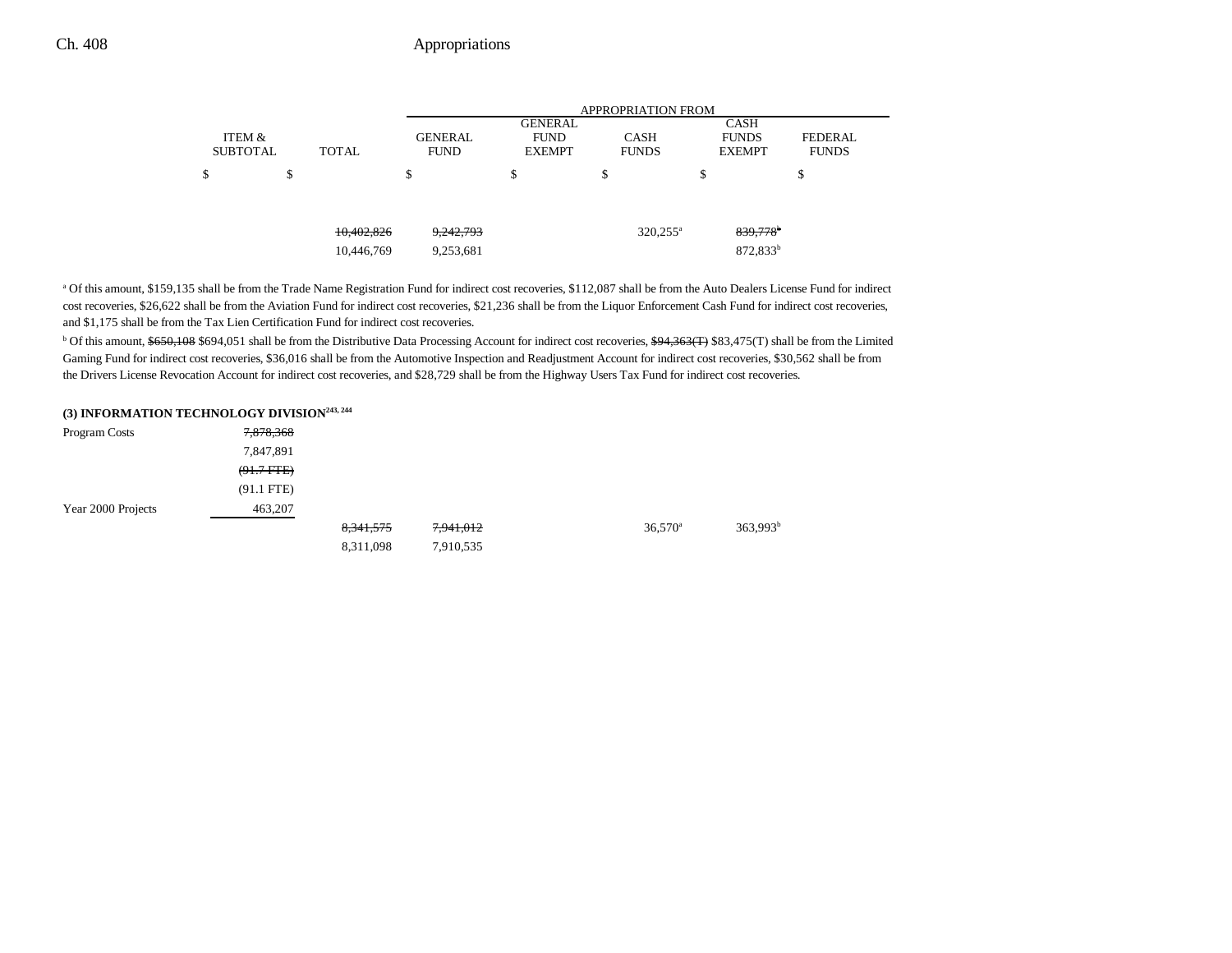<sup>a</sup> Of this amount, \$18,089 shall be from the Auto Dealers License Fund for indirect cost recoveries, \$14,375 shall be from the Liquor Enforcement Cash Fund LOTTERY FUND for indirect cost recoveries, \$2,792 shall be from the Aviation Fund for indirect cost recoveries, and \$1,314 shall be from the Colorado Municipal League. <sup>b</sup> Of this amount, \$299,223(T) shall be from the Limited Gaming Fund for indirect cost recoveries, and \$64,770 shall be from the Distributive Data Processing Account for indirect cost recoveries.

|  | (4) MOTOR VEHICLE DIVISION <sup>19, 245</sup> |  |
|--|-----------------------------------------------|--|
|  |                                               |  |

| Program Costs                   | 17,636,762       |            |            |                 |                          |
|---------------------------------|------------------|------------|------------|-----------------|--------------------------|
|                                 | 17,180,812       |            |            |                 |                          |
|                                 | $(402.6$ FTE $)$ |            |            |                 |                          |
|                                 | $(389.8$ FTE)    |            |            |                 |                          |
| <b>ENFORCEMENT PROGRAM</b>      | 323,068          |            |            |                 |                          |
|                                 | $(5.0$ FTE)      |            |            |                 |                          |
| Drivers License Documents       | 2,466,277        |            |            |                 |                          |
|                                 | 1,735,054        |            |            |                 |                          |
| <b>DRIVERS LICENSE</b>          |                  |            |            |                 |                          |
| <b>DOCUMENTS - LINE CHARGES</b> | 237,333          |            |            |                 |                          |
| License Plate Ordering          | 5,216,960        |            |            |                 |                          |
|                                 |                  | 25,319,999 | 21,859,668 | $8,533^{\circ}$ | $3,451,798$ <sup>b</sup> |
|                                 |                  | 24,693,227 | 21,232,896 |                 |                          |

a Of this amount, \$6,126 shall be from the Auto Dealers License Fund for indirect cost recoveries, and \$2,407 shall be from the Ignition Interlock Fund.

b Of this amount, \$3,092,399 shall be from the Motorist Insurance Identification Account, \$174,195 shall be from the Distributive Data Processing Account for indirect cost recoveries, \$119,267 shall be from the Outstanding Judgements and Warrants Account for indirect cost recoveries, \$50,593 shall be from the Penalty Assessment Account for indirect cost recoveries, and \$15,344 shall be from the Automotive Inspection and Readjustment Account for indirect cost recoveries.

#### **(5) MOTOR CARRIER SERVICES DIVISION**

Program Costs 7,522,669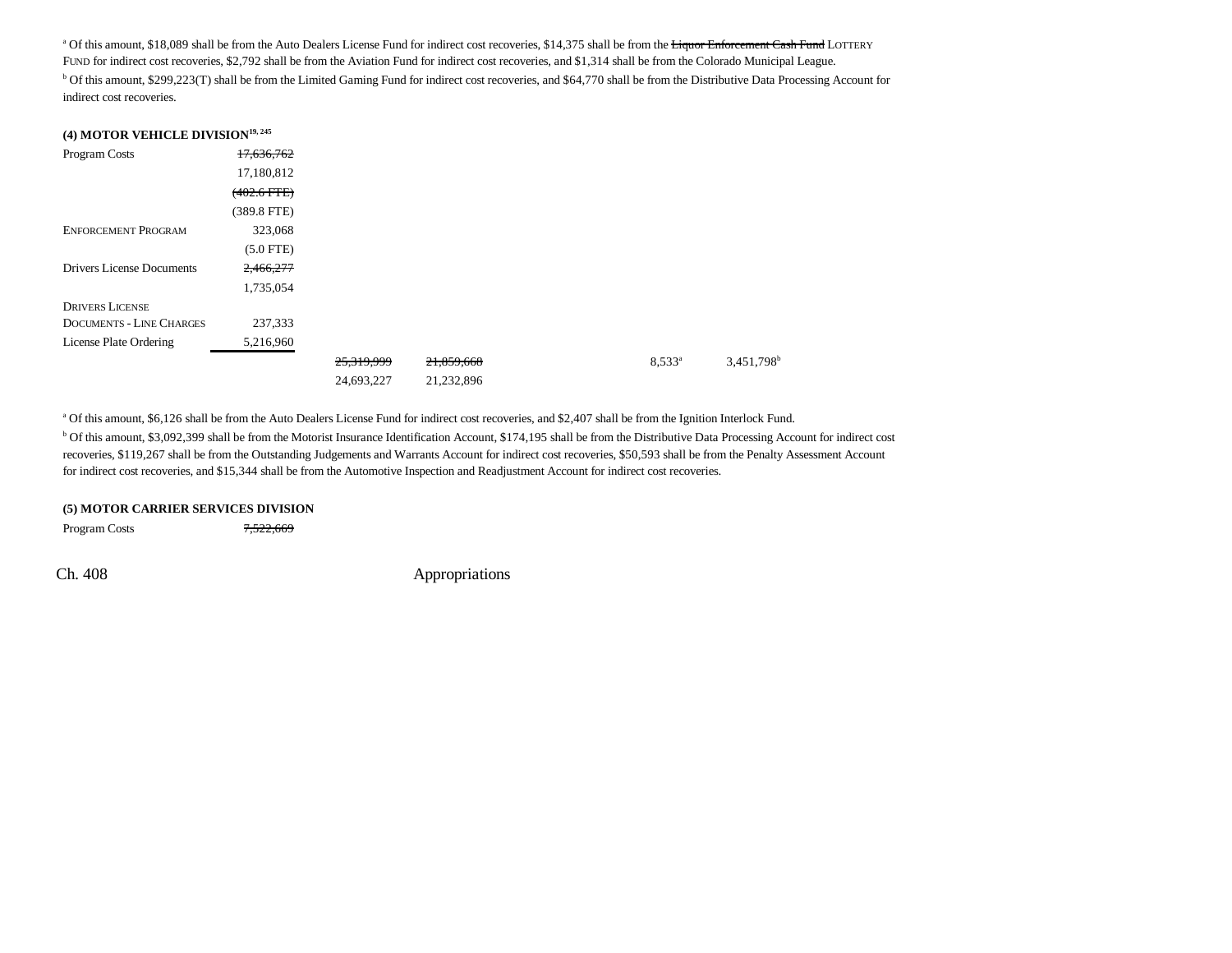|                               |                           |    |              |    | APPROPRIATION FROM            |                                                |                             |    |                                              |                                |  |
|-------------------------------|---------------------------|----|--------------|----|-------------------------------|------------------------------------------------|-----------------------------|----|----------------------------------------------|--------------------------------|--|
|                               | ITEM &<br><b>SUBTOTAL</b> |    | <b>TOTAL</b> |    | <b>GENERAL</b><br><b>FUND</b> | <b>GENERAL</b><br><b>FUND</b><br><b>EXEMPT</b> | <b>CASH</b><br><b>FUNDS</b> |    | <b>CASH</b><br><b>FUNDS</b><br><b>EXEMPT</b> | <b>FEDERAL</b><br><b>FUNDS</b> |  |
|                               | \$                        | \$ |              | \$ |                               | \$                                             | \$                          | \$ |                                              | \$                             |  |
|                               |                           |    |              |    |                               |                                                |                             |    |                                              |                                |  |
|                               | 7,534,641                 |    |              |    |                               |                                                |                             |    |                                              |                                |  |
|                               |                           |    |              |    |                               |                                                |                             |    |                                              |                                |  |
|                               | $(146.5 FFE)$             |    |              |    |                               |                                                |                             |    |                                              |                                |  |
|                               | $(143.5$ FTE)             |    |              |    |                               |                                                |                             |    |                                              |                                |  |
| Controlled Maintenance -      |                           |    |              |    |                               |                                                |                             |    |                                              |                                |  |
| <b>Fixed and Mobile Ports</b> | 84,019                    |    |              |    |                               |                                                |                             |    |                                              |                                |  |
|                               | 83,823                    |    |              |    |                               |                                                |                             |    |                                              |                                |  |
|                               |                           |    | 7,606,688    |    | 739,376                       |                                                |                             |    | $6,867,312$ <sup>*</sup>                     |                                |  |
|                               |                           |    | 7,618,464    |    | 881,181                       |                                                |                             |    | $6,737,283$ <sup>a</sup>                     |                                |  |

<sup>a</sup> This amount shall be from the Highway Users Tax Fund. Of this amount, \$566,699 is exempt from the statutory limit on Highway Users Tax Fund appropriations pursuant to Section 43-4-201(3) (a) (V), C.R.S.

### **(6) SPECIAL PURPOSE**

| (A) Vehicle Emissions |         |                      |
|-----------------------|---------|----------------------|
| Program Costs         | 998,247 | 998,247 <sup>a</sup> |
|                       |         | $(16.5$ FTE)         |

<sup>a</sup> This amount shall be from the Automobile Inspection and Readjustment Account.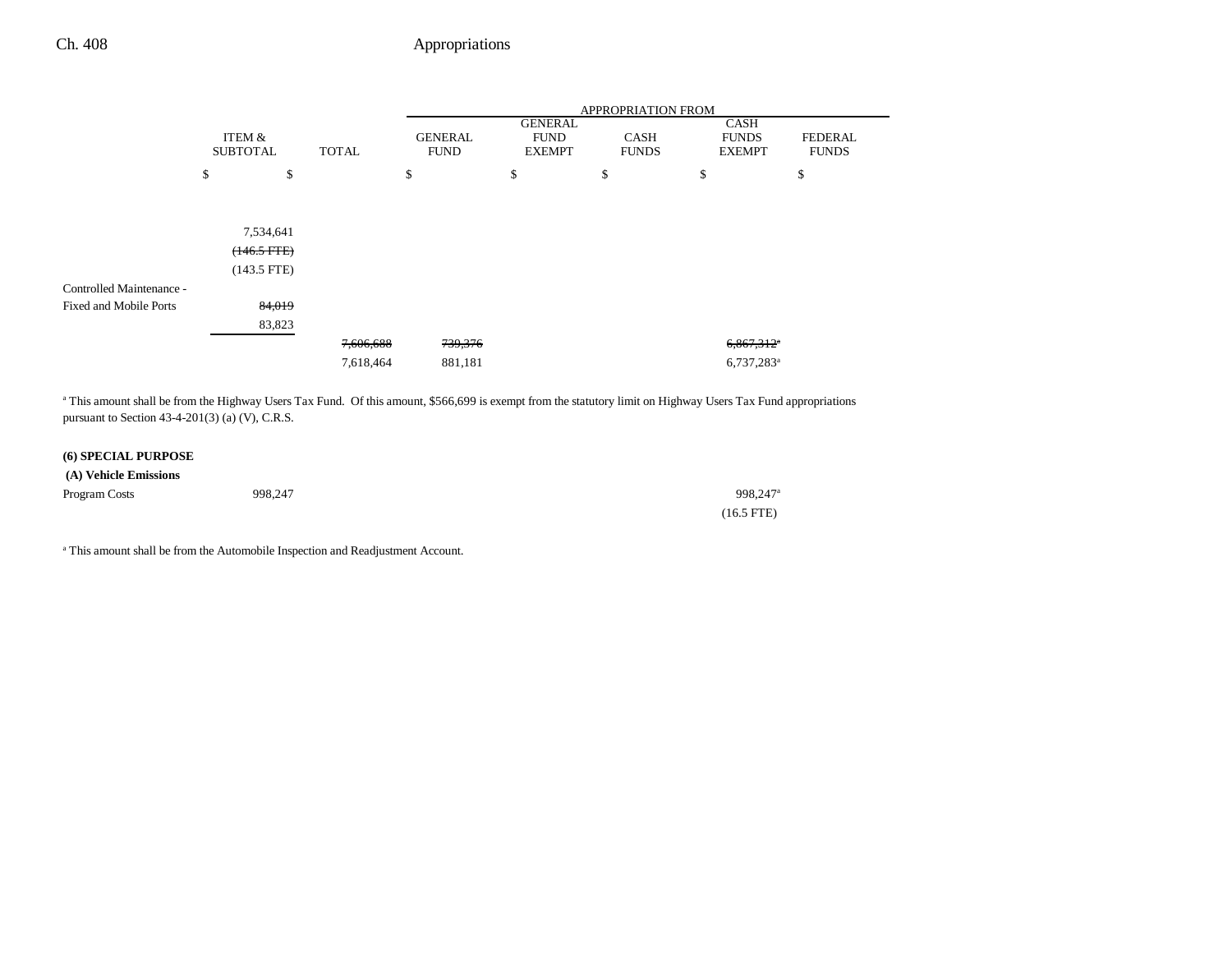| 1,236,435       |                                                                                                                              | $1,236,435^a$    |                                                                                                                              |
|-----------------|------------------------------------------------------------------------------------------------------------------------------|------------------|------------------------------------------------------------------------------------------------------------------------------|
|                 |                                                                                                                              | $(23.2$ FTE)     |                                                                                                                              |
|                 |                                                                                                                              |                  |                                                                                                                              |
|                 |                                                                                                                              |                  |                                                                                                                              |
|                 |                                                                                                                              |                  | $100,000(T)^a$                                                                                                               |
|                 |                                                                                                                              |                  |                                                                                                                              |
|                 |                                                                                                                              |                  |                                                                                                                              |
|                 |                                                                                                                              |                  |                                                                                                                              |
|                 |                                                                                                                              |                  |                                                                                                                              |
| 7,752,112       |                                                                                                                              |                  |                                                                                                                              |
| $(31.5$ FTE)    |                                                                                                                              |                  |                                                                                                                              |
| 1,421,490       |                                                                                                                              |                  |                                                                                                                              |
| 1,352,586       |                                                                                                                              |                  |                                                                                                                              |
| $(42.4$ FTE $)$ |                                                                                                                              |                  |                                                                                                                              |
| $(38.9$ FTE)    |                                                                                                                              |                  |                                                                                                                              |
| 9,173,602       | 116,504                                                                                                                      | $22,572^{\circ}$ | 9,034,526                                                                                                                    |
| 9,104,698       |                                                                                                                              |                  | 8,965,622 <sup>b</sup>                                                                                                       |
|                 |                                                                                                                              |                  |                                                                                                                              |
|                 | (B) Motor Vehicle Dealer Licensing Board<br><sup>a</sup> This amount shall be from the Auto Dealers License Fund.<br>100,000 |                  | a This amount shall be from federal funds appropriated in the Office of Transportation Safety, Department of Transportation. |

a This amount is from the Auto Dealers License Fund.

<sup>b</sup> Of this amount,  $\frac{1}{38,111,019}$  \$8,042,115 shall be from the Distributive Data Processing Account, \$533,468(T) shall be from the Department of State, \$324,804 shall be from the Central Indexing Fund, and \$65,235 shall be from the Automobile Inspection and Readjustment Account.

| (E) Motor Carrier Safety  |         |             |
|---------------------------|---------|-------------|
| <b>Assistance Program</b> | 292,123 | 292.123     |
|                           |         | $(5.5$ FTE) |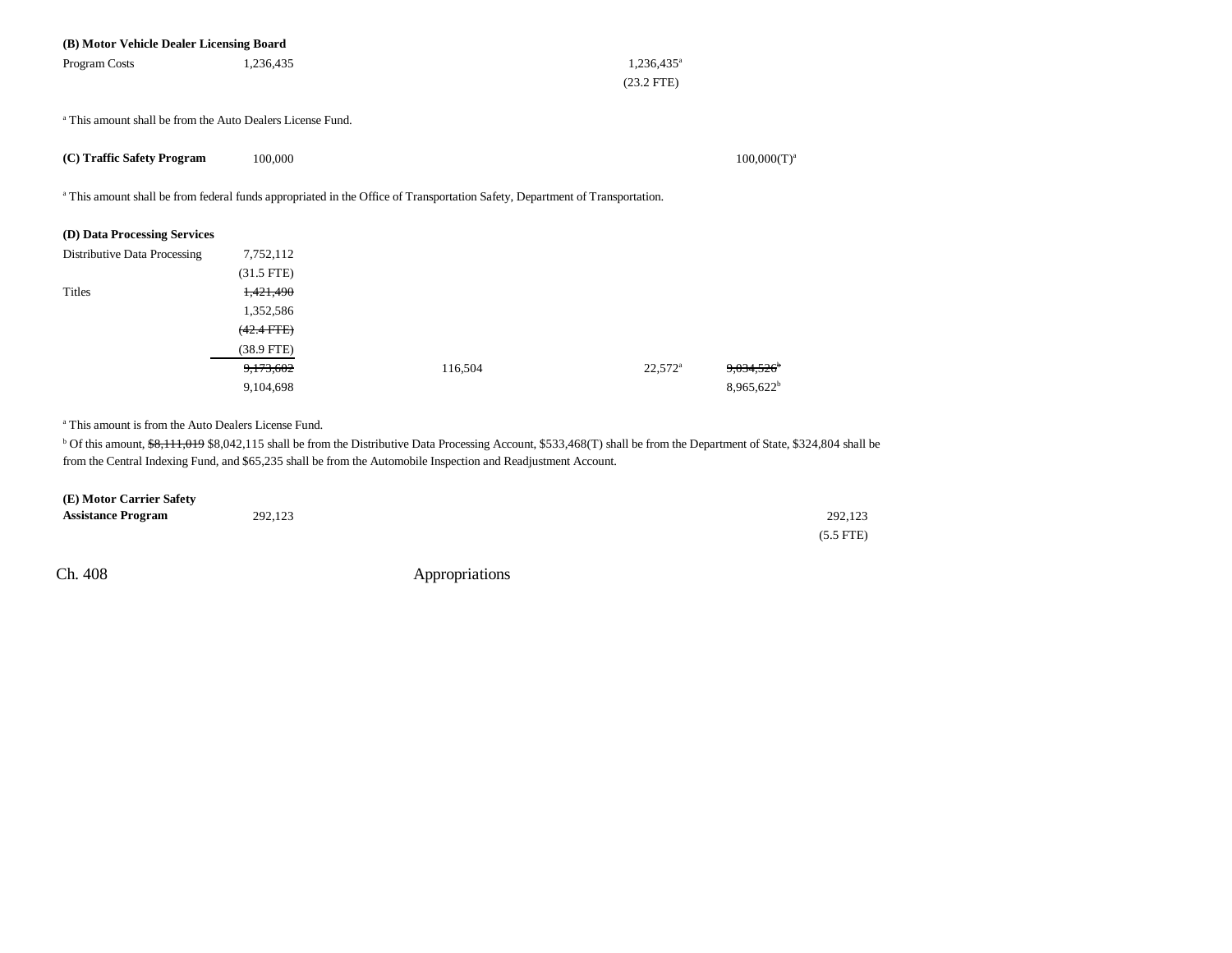|                                                                                                                                                                                                                                   |                           |              |                               |                                                | <b>APPROPRIATION FROM</b>   |                                              |                                |
|-----------------------------------------------------------------------------------------------------------------------------------------------------------------------------------------------------------------------------------|---------------------------|--------------|-------------------------------|------------------------------------------------|-----------------------------|----------------------------------------------|--------------------------------|
|                                                                                                                                                                                                                                   | ITEM &<br><b>SUBTOTAL</b> | <b>TOTAL</b> | <b>GENERAL</b><br><b>FUND</b> | <b>GENERAL</b><br><b>FUND</b><br><b>EXEMPT</b> | <b>CASH</b><br><b>FUNDS</b> | <b>CASH</b><br><b>FUNDS</b><br><b>EXEMPT</b> | <b>FEDERAL</b><br><b>FUNDS</b> |
|                                                                                                                                                                                                                                   | \$                        | \$           | \$                            | \$                                             | \$                          | \$                                           | \$                             |
|                                                                                                                                                                                                                                   |                           |              |                               |                                                |                             |                                              |                                |
| (F) Hazardous Materials<br><b>Permitting Program</b>                                                                                                                                                                              | 154,724                   |              |                               |                                                |                             | $154,724(T)^a$                               |                                |
|                                                                                                                                                                                                                                   |                           |              |                               |                                                |                             | $(4.0$ FTE)                                  |                                |
| <sup>a</sup> This amount shall be from the Hazardous Materials Safety Fund.                                                                                                                                                       |                           |              |                               |                                                |                             |                                              |                                |
| (G) Mineral Audit Program                                                                                                                                                                                                         | 563,834                   |              |                               |                                                |                             | $20,692(T)^4$                                | 543,142 <sup>b</sup>           |
|                                                                                                                                                                                                                                   | 585,656                   |              |                               |                                                |                             | $42,514(T)^a$                                |                                |
|                                                                                                                                                                                                                                   | $(10.0$ FTE)              |              |                               |                                                |                             |                                              |                                |
| "This amount shall be from the State Land Board Administration Fund. <sup>a</sup> Of this amount, \$41,314 shall be from the State Land Board Administration Fund and<br>\$1,200 SHALL BE FROM THE OIL AND GAS CONSERVATION FUND. |                           |              |                               |                                                |                             |                                              |                                |

b Included in this amount is \$70,106 in indirect cost recoveries.

**(H) Cigarette Tax Rebate** 17,000,000 17,000,000<sup>a</sup>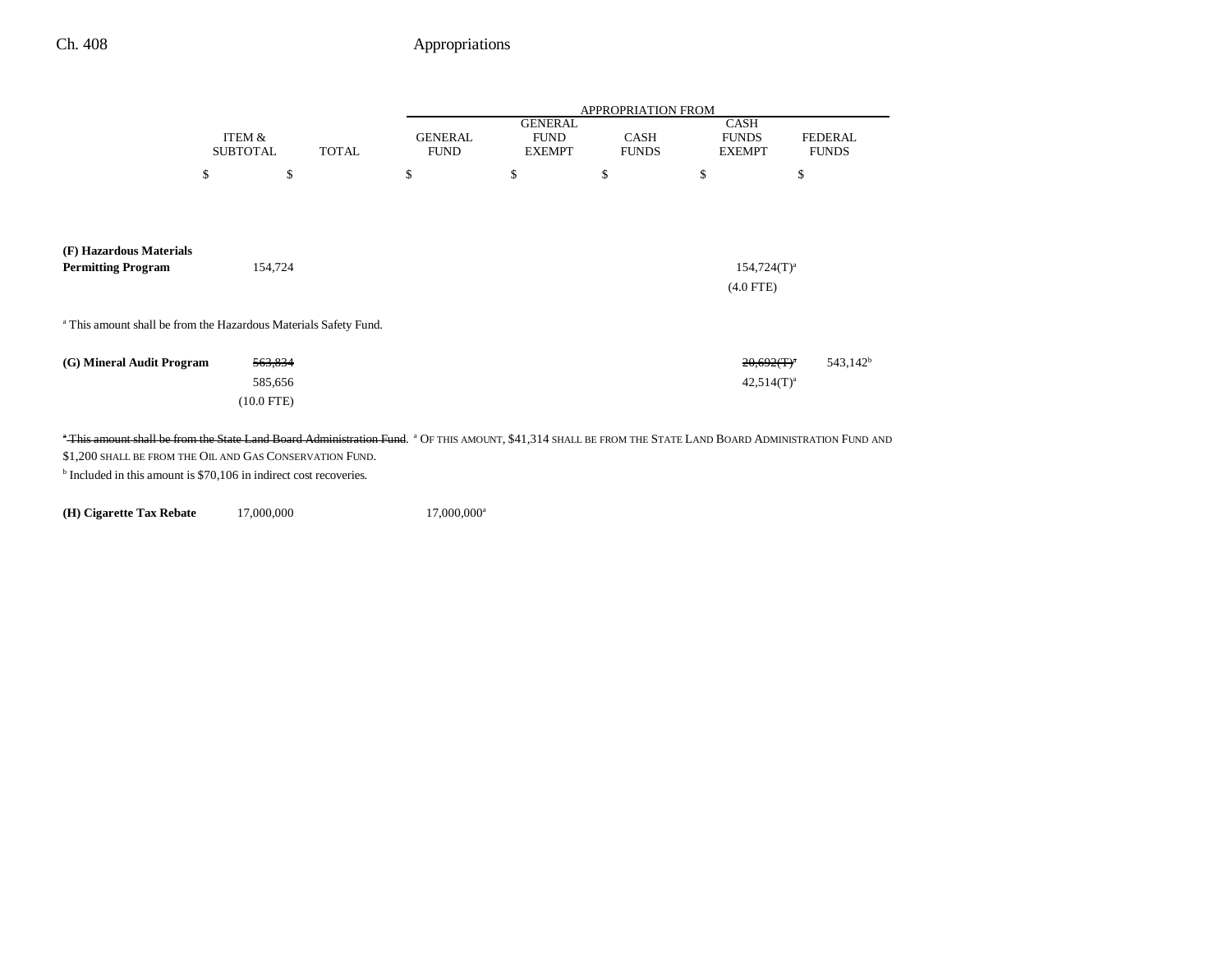<sup>a</sup> For purposes of complying with the limitation on state fiscal year spending imposed by Article X, Section 20 of the State Constitution these moneys are included for informational purposes as they are continuously appropriated by a permanent statute or constitutional provision and, therefore, are not subject to the limitation of General Fund appropriations as set forth in Section 24-75-201.1 (1)(a)(III)(C), C.R.S.

| (I) Old Age Heat and Fuel<br>and Property Tax |                                                                                                           |                         |                                                                                                                                                                                                                                                                                                                                                                   |
|-----------------------------------------------|-----------------------------------------------------------------------------------------------------------|-------------------------|-------------------------------------------------------------------------------------------------------------------------------------------------------------------------------------------------------------------------------------------------------------------------------------------------------------------------------------------------------------------|
| <b>Assistance Grant</b>                       | 19,233,989                                                                                                | 19,233,989 <sup>a</sup> |                                                                                                                                                                                                                                                                                                                                                                   |
|                                               | Fund appropriations as set forth in Section $24-75-201.1$ , (HI), (C), 24-75-201.1 (1)(a)(III)(C), C.R.S. |                         | <sup>a</sup> For purposes of complying with the limitation on state fiscal year spending imposed by Article X, Section 20 of the State Constitution these moneys are included for<br>informational purposes as they are continuously appropriated by a permanent statute or constitutional provision and, therefore, are not subject to the limitation of General |
| (J) Alternative Fuels<br><b>Rebate</b>        | 620,595                                                                                                   |                         | 620.595 <sup>a</sup>                                                                                                                                                                                                                                                                                                                                              |
|                                               | <sup>a</sup> This amount shall be from the Alternative Fuels Rebate Fund.                                 |                         |                                                                                                                                                                                                                                                                                                                                                                   |
|                                               | 49, 373, 549                                                                                              |                         |                                                                                                                                                                                                                                                                                                                                                                   |
|                                               | 49,326,467                                                                                                |                         |                                                                                                                                                                                                                                                                                                                                                                   |
| (7) TAXATION AND COMPLIANCE DIVISION          |                                                                                                           |                         |                                                                                                                                                                                                                                                                                                                                                                   |
| Program Costs                                 | 12,247,636                                                                                                | 12, 177, 530            | $70,106(T)^a$                                                                                                                                                                                                                                                                                                                                                     |
|                                               | $(207.7$ FTE)                                                                                             |                         |                                                                                                                                                                                                                                                                                                                                                                   |
|                                               | <sup>a</sup> This amount shall be from the Mineral Audit Program for indirect cost recoveries.            |                         |                                                                                                                                                                                                                                                                                                                                                                   |
| (8) TAXPAYER SERVICE DIVISION <sup>242</sup>  |                                                                                                           |                         |                                                                                                                                                                                                                                                                                                                                                                   |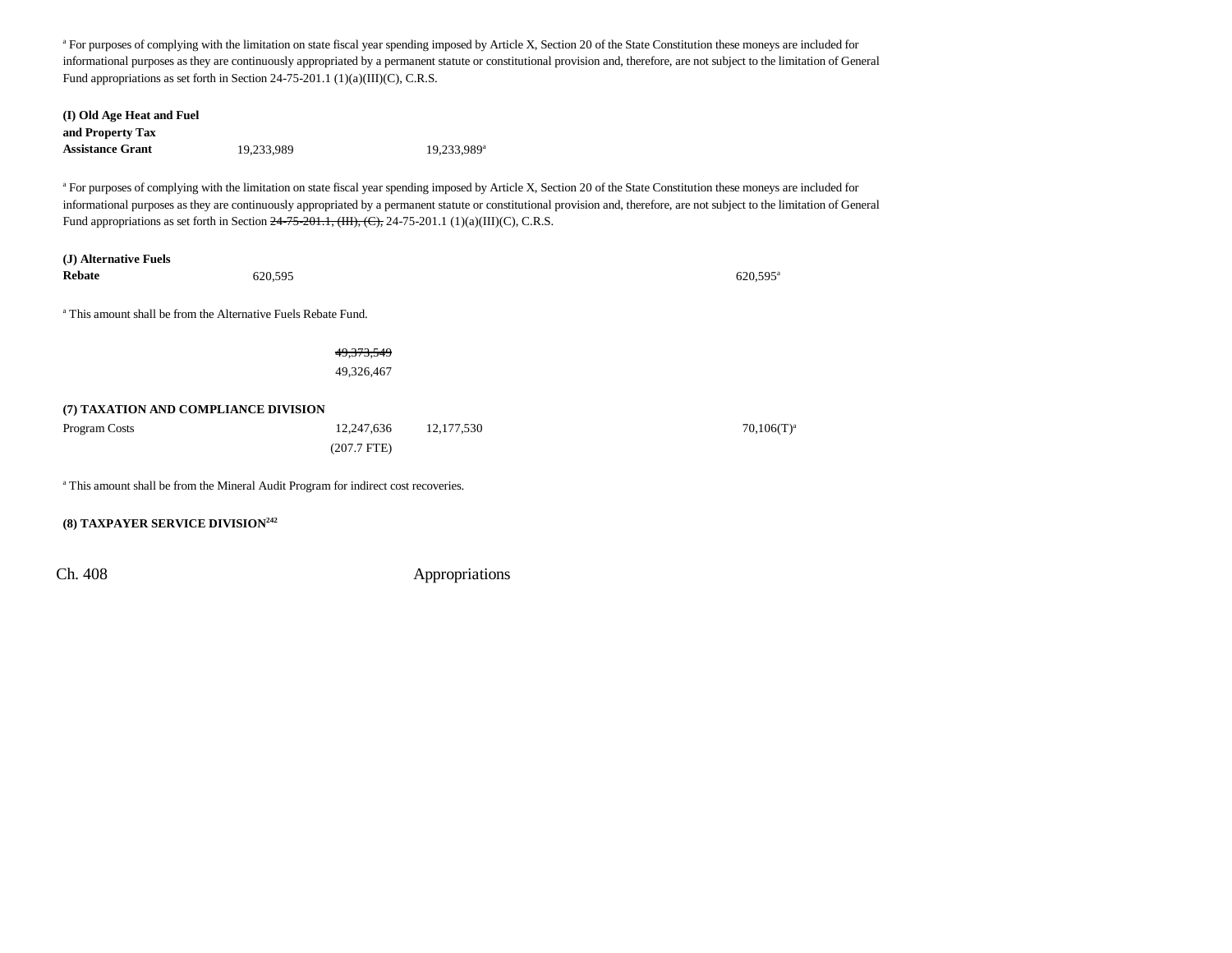|        | APPROPRIATION FROM |                               |                                                           |                             |                 |                                       |
|--------|--------------------|-------------------------------|-----------------------------------------------------------|-----------------------------|-----------------|---------------------------------------|
| ITEM & | TOTAL              | <b>GENERAL</b><br><b>FUND</b> | GENERAL<br><b>FUND</b><br><b>EXEMPT</b>                   | <b>CASH</b><br><b>FUNDS</b> |                 | <b>FEDERAL</b><br><b>FUNDS</b>        |
| \$     | \$                 | \$                            | \$                                                        | \$                          | \$              | \$                                    |
|        |                    |                               |                                                           |                             |                 |                                       |
|        |                    | 3,971,755                     |                                                           | 330,826 <sup>a</sup>        | $15,499(T)^{b}$ |                                       |
|        |                    | 3,881,479                     |                                                           |                             |                 |                                       |
|        |                    |                               |                                                           |                             |                 |                                       |
|        |                    |                               |                                                           |                             |                 |                                       |
|        |                    | <b>SUBTOTAL</b>               | 4,318,080<br>4,227,804<br>$(78.4$ FTE $)$<br>$(77.4$ FTE) |                             |                 | CASH<br><b>FUNDS</b><br><b>EXEMPT</b> |

a Of this amount, \$324,625 shall be from the Trade Name Registration Fund for indirect cost recoveries, and \$6,201 shall be from the Tax Lien Certification Fund for indirect cost recoveries.

<sup>b</sup> This amount shall be from the Debt Collection Fund for indirect cost recoveries.

### **(9) LIQUOR ENFORCEMENT DIVISION**

| Personal Services and     |              |         |                      |
|---------------------------|--------------|---------|----------------------|
| <b>Operating Expenses</b> | 1.427.484    | 440.180 | 987.304 <sup>a</sup> |
|                           | $(23.0$ FTE) |         |                      |

a This amount shall be from the Liquor Enforcement Cash Fund.

### **(10) STATE LOTTERY DIVISION246**

| Fixed Costs | 10,329,608 |
|-------------|------------|
|             | 10,039,608 |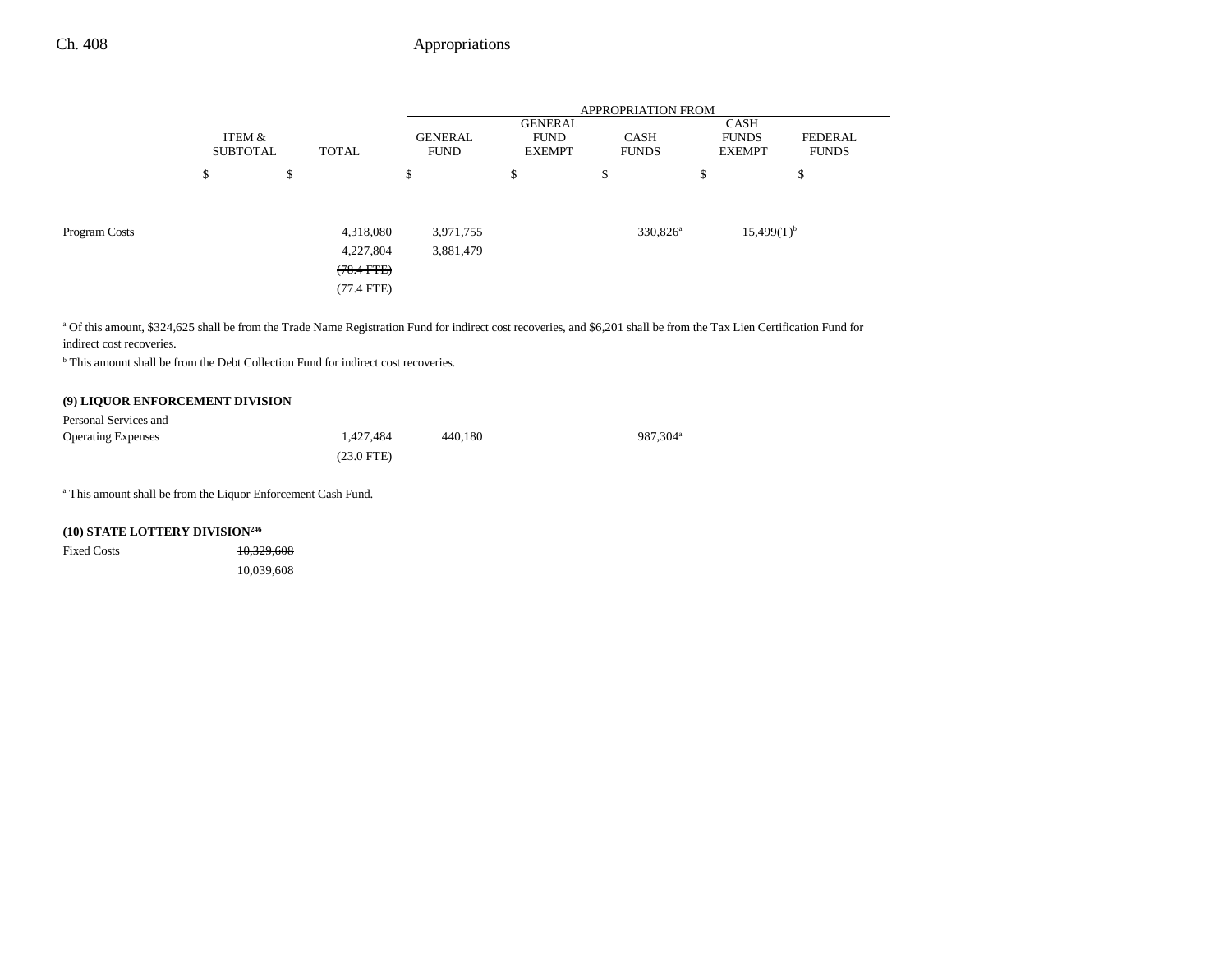|                                      | $(128.0$ FTE) |  |
|--------------------------------------|---------------|--|
| Travel                               | 137,720       |  |
| Capital Outlay                       | 102,000       |  |
| <b>Leased Space</b>                  | 662,390       |  |
| Capitol Complex Leased               |               |  |
| Space                                | 7,156         |  |
| <b>Indirect Cost Assessment</b>      | 249,710       |  |
| Marketing and                        |               |  |
| Communications                       | 9,160,352     |  |
| Vendor Fees                          | 8,135,861     |  |
|                                      | 8,970,956     |  |
| Prizes                               | 241,354,411   |  |
| Retailer Compensation <sup>247</sup> | 28,852,632    |  |
|                                      | 35,118,120    |  |
| <b>Ticket Costs</b>                  | 4,327,577     |  |
|                                      | 4,742,400     |  |
|                                      |               |  |
|                                      |               |  |
|                                      |               |  |

a This amount shall be from the State Lottery Fund.

### **(11) LIMITED GAMING DIVISION**

| Program Costs | 24.429.288 | 24,333,238 <sup>a</sup> | 96,050(L) <sup>b</sup> |
|---------------|------------|-------------------------|------------------------|
|               | 24,591,129 | 24.495.079 <sup>a</sup> |                        |
|               |            | $(73.5$ FTE)            |                        |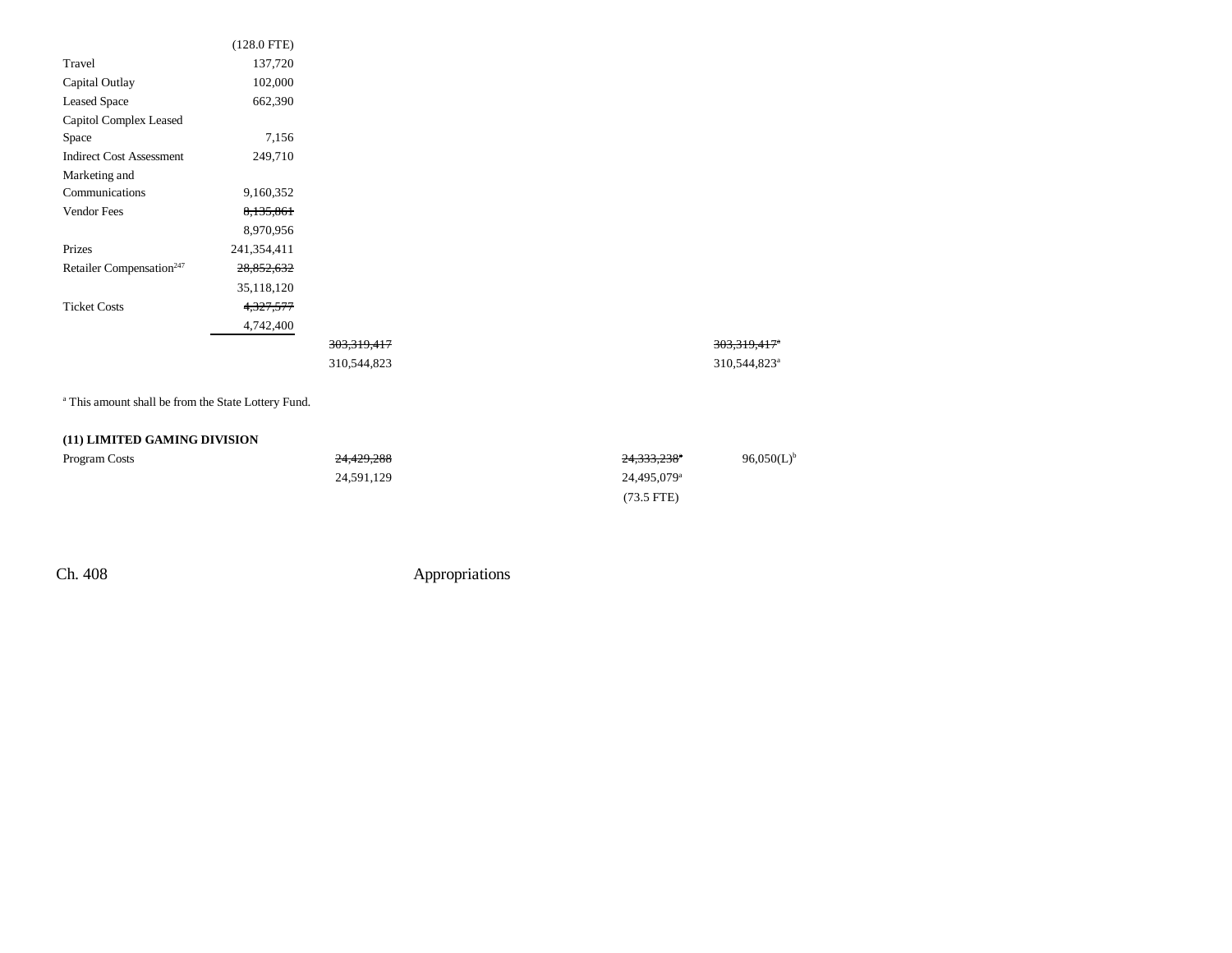|                 |       | APPROPRIATION FROM |               |              |               |                |  |  |
|-----------------|-------|--------------------|---------------|--------------|---------------|----------------|--|--|
|                 |       | CASH<br>GENERAL    |               |              |               |                |  |  |
| ITEM &          |       | <b>GENERAL</b>     | <b>FUND</b>   | CASH         | <b>FUNDS</b>  | <b>FEDERAL</b> |  |  |
| <b>SUBTOTAL</b> | TOTAL | FUND               | <b>EXEMPT</b> | <b>FUNDS</b> | <b>EXEMPT</b> | <b>FUNDS</b>   |  |  |
| ሖ               |       |                    |               |              |               |                |  |  |

<sup>a</sup> This amount shall be from the Limited Gaming Fund. For purposes of complying with the limitation on state fiscal year spending imposed by Article X, Section 20 of the State Constitution these moneys are included for informational purposes as they are continuously appropriated by a permanent statute or constitutional provision. <sup>b</sup> This amount shall be from local governments.

#### **(12) DIVISION OF RACING EVENTS248**

| Program Costs                 | 2,146,786     |           |           |                        |
|-------------------------------|---------------|-----------|-----------|------------------------|
|                               | $(32.0$ FTE)  |           |           |                        |
| <b>Racetrack Applications</b> | 1,000         |           |           |                        |
| Purses and Breeders           | $725,000^*$   |           |           |                        |
|                               | $1,137,142^a$ |           |           |                        |
|                               |               | 2,872,786 | 2,146,786 | $726,000$ <sup>b</sup> |
|                               |               | 3,284,928 |           | $1,138,142^b$          |

<sup>a</sup> For purposes of complying with the limitation on state fiscal year spending imposed by Article X, Section 20 of the State Constitution these moneys are included for informational purposes as they are continuously appropriated by a permanent statute or constitutional provision, pursuant to Section 12-60-704, C.R.S. <sup>b</sup> Of this amount, \$1,000 shall be from racetrack applications and \$725,000 \$1,137,142 shall be from racing tax revenues for the Supplemental Purses and Breeders Awards program.

#### **TOTALS PART XIX**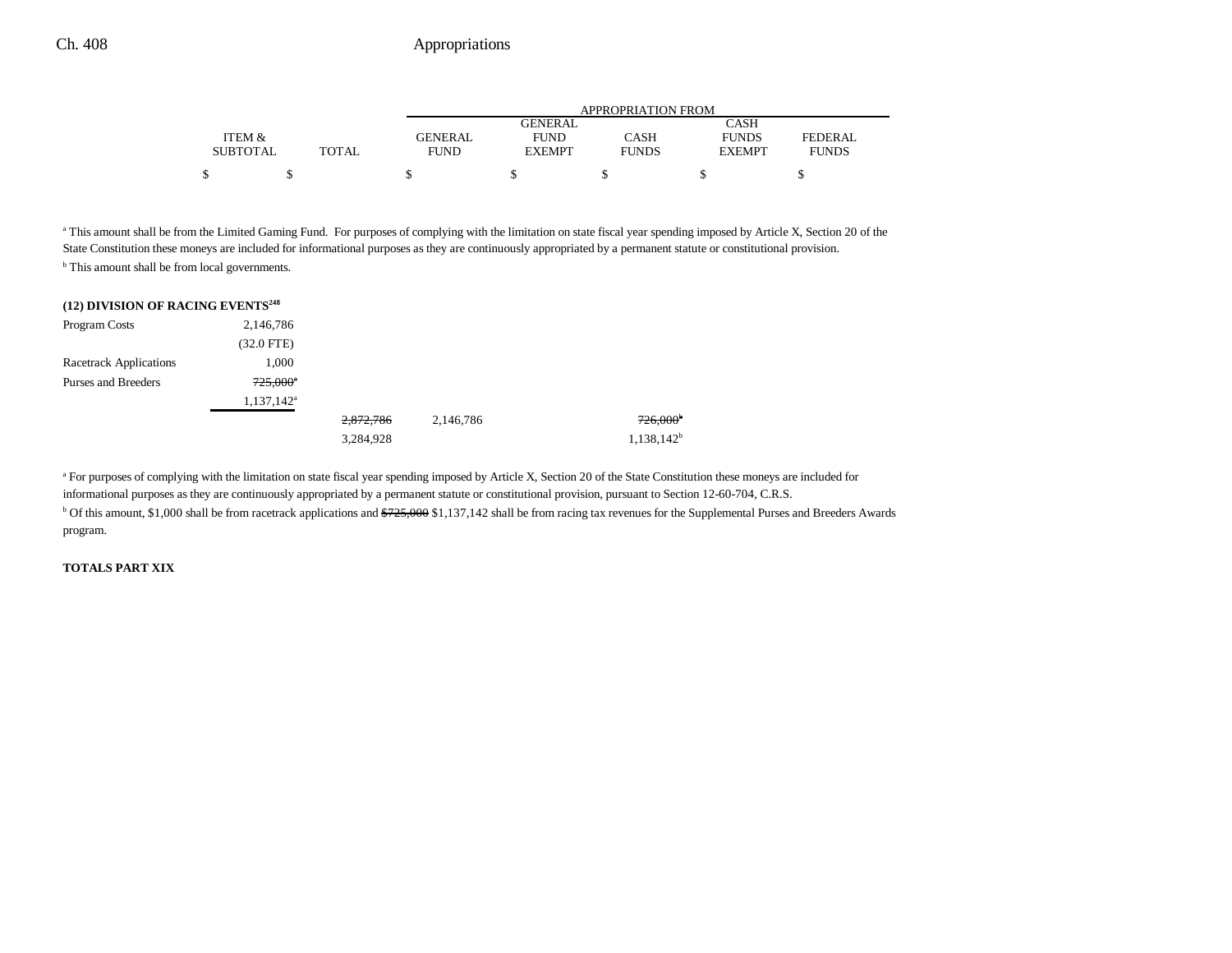| $(REVENUE)^{5, 6, 249}$ | \$468.741.413 | <del>\$107.498.421</del> "                 | <del>\$28.957.162</del> | <del>\$331.450.565</del>   | \$835,265 |
|-------------------------|---------------|--------------------------------------------|-------------------------|----------------------------|-----------|
|                         |               | $$475.557.578$ $$106.683.835$ <sup>a</sup> | \$29,531,145            | \$338,507,333 <sup>b</sup> |           |

<sup>a</sup> Of this amount, \$36,223,989 is included as information for the purpose of complying with the limitation on state fiscal year spending imposed by Article X, Section 20 of the State Constitution. As this amount is continuously appropriated by a permanent statute or constitutional provision it is not subject to the limitation of General Fund Appropriations as set forth in Section 24-75-201.1, C.R.S.

<sup>b</sup> Of this amount, \$1,960,260 \$1,949,095 contains a (T) notation, \$96,050 contains an (L) notation, and \$7,849,998 \$7,717,486 is from the Highway Users Tax Fund. Of this amount, \$566,699 is exempt from the statutory limit on Highway Users Tax Fund appropriations pursuant to Section 43-4-201(3) (a) (V), C.R.S.

**FOOTNOTES** -- The following statements are referenced to the numbered footnotes throughout section 2.

- 5 (Governor lined through this provision. See L. 99, p. 2245.)
- 6 All Departments, Totals -- The General Assembly requests that copies of all reports requested in other footnotes contained in this act be delivered to the Joint Budget Committee and the majority and minority leadership in each house of the General Assembly. Each principal department of the state shall produce its rules and regulations in an electronic format that is suitable for public access through electronic means. Such rules and regulations in such format shall be submitted to the Office of Legislative Legal Services for publishing on the Internet. It is the intent of the General Assembly that this be done within existing resources.
- 19 Department of Corrections, Correctional Industries; and Department of Revenue, Motor Vehicle Division -- The Department of Corrections is requested to submit to the Joint Budget Committee quarterly reports which outline the license plate production level, by type, for the preceding quarter, as well as an estimate of the next quarter's anticipated production level as compared to actual orders received. The Department of Revenue is requested to submit to the Joint Budget Committee quarterly reports which outline the license plate inventory on hand, by county, as of the end of each quarter, as well as the estimated license plate demand of each county for the next quarter. The Department of Revenue should seek approval from the Information Management Commission before proceeding with implementation of an automated inventory system.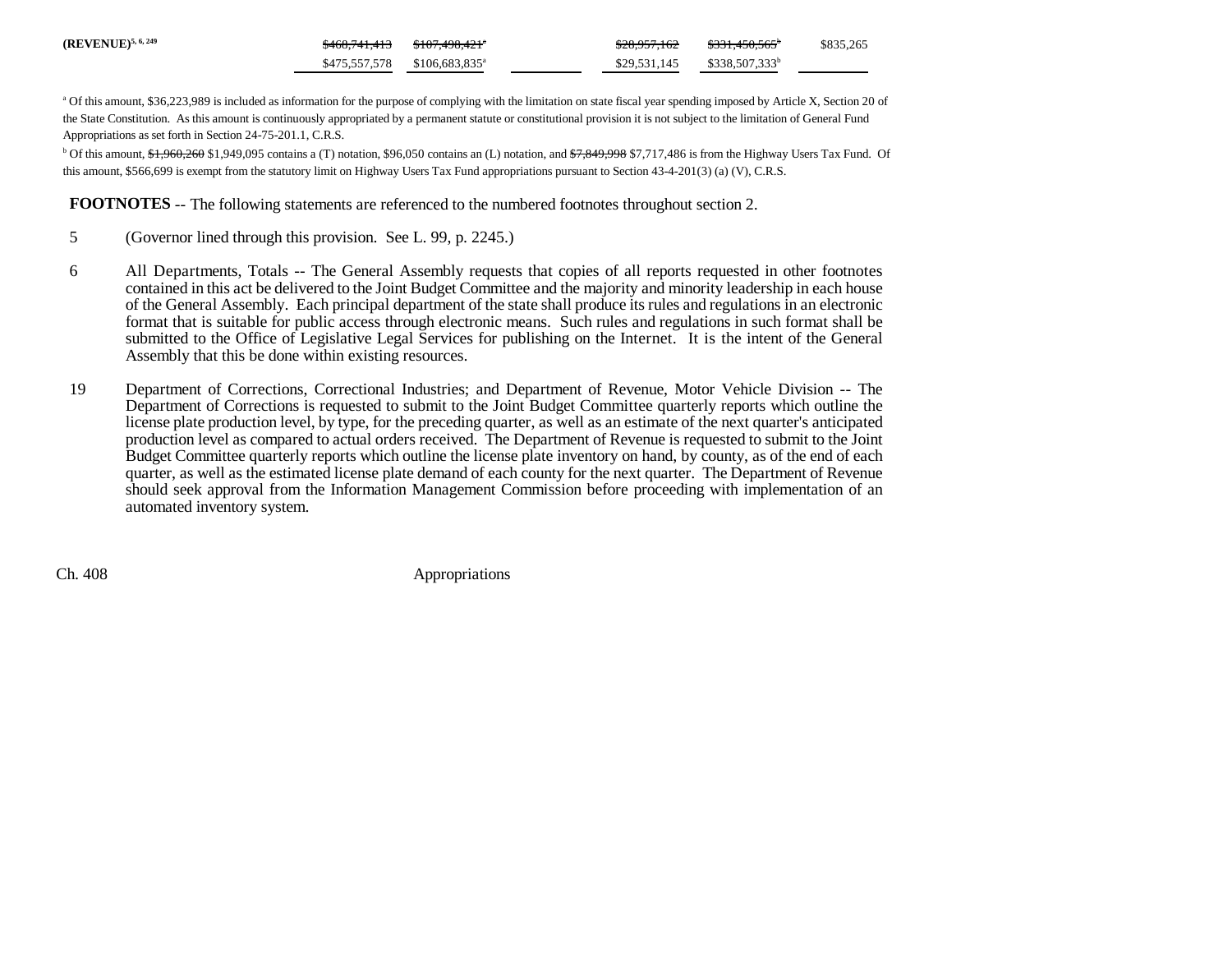|                 |       | APPROPRIATION FROM |               |              |               |              |  |  |
|-----------------|-------|--------------------|---------------|--------------|---------------|--------------|--|--|
|                 |       |                    | GENERAL       |              | CASH          |              |  |  |
| ITEM &          |       | GENERAL            | <b>FUND</b>   | CASH         | <b>FUNDS</b>  | FEDERAL      |  |  |
| <b>SUBTOTAL</b> | TOTAL | <b>FUND</b>        | <b>EXEMPT</b> | <b>FUNDS</b> | <b>EXEMPT</b> | <b>FUNDS</b> |  |  |
|                 |       |                    |               |              |               |              |  |  |

- 242 Department of Revenue, Cash and Document Processing Division; and Taxpayer Service Division -- The Department of Revenue is requested to provide a report to the Joint Budget Committee by November 1, 1999, that summarizes telephone service provided by the Department's call center. The report should summarize the Taxpayer Service Division's income tax telephone service and should indicate if the Department is meeting its performance standards. The report should include a summary of call volumes, blockage rates, and average wait times. If performance standards were not met during the 1999 tax season, the report should include a strategic plan to mitigate the problem.
- 243 Department of Revenue, Information Technology Division -- The Department of Revenue is requested to provide a progress report on each project identified in the Department's November 1, 1998, zero based budget. The report should indicate whether each project is finished. For projects that are partially completed, the report should include the amount of time needed to complete each project and the amount of FTE programmers dedicated to each project. The report should be submitted to the Joint Budget Committee by December 31, 1999.
- 244 Department of Revenue, Information Technology Division -- It is the intent of the General Assembly that the Department submit a decision item to the Joint Budget Committee when an appropriation request reflects a 5% increase from the prior year's base appropriation for purchases of services from Computer Center-Pueblo and purchases of services from Computer Center-GGCC.
- 245(Governor lined through this provision. See L. 99, p. 2254.)
- 246 Department of Revenue, State Lottery Division -- It is the intent of the General Assembly that the State Lottery Division